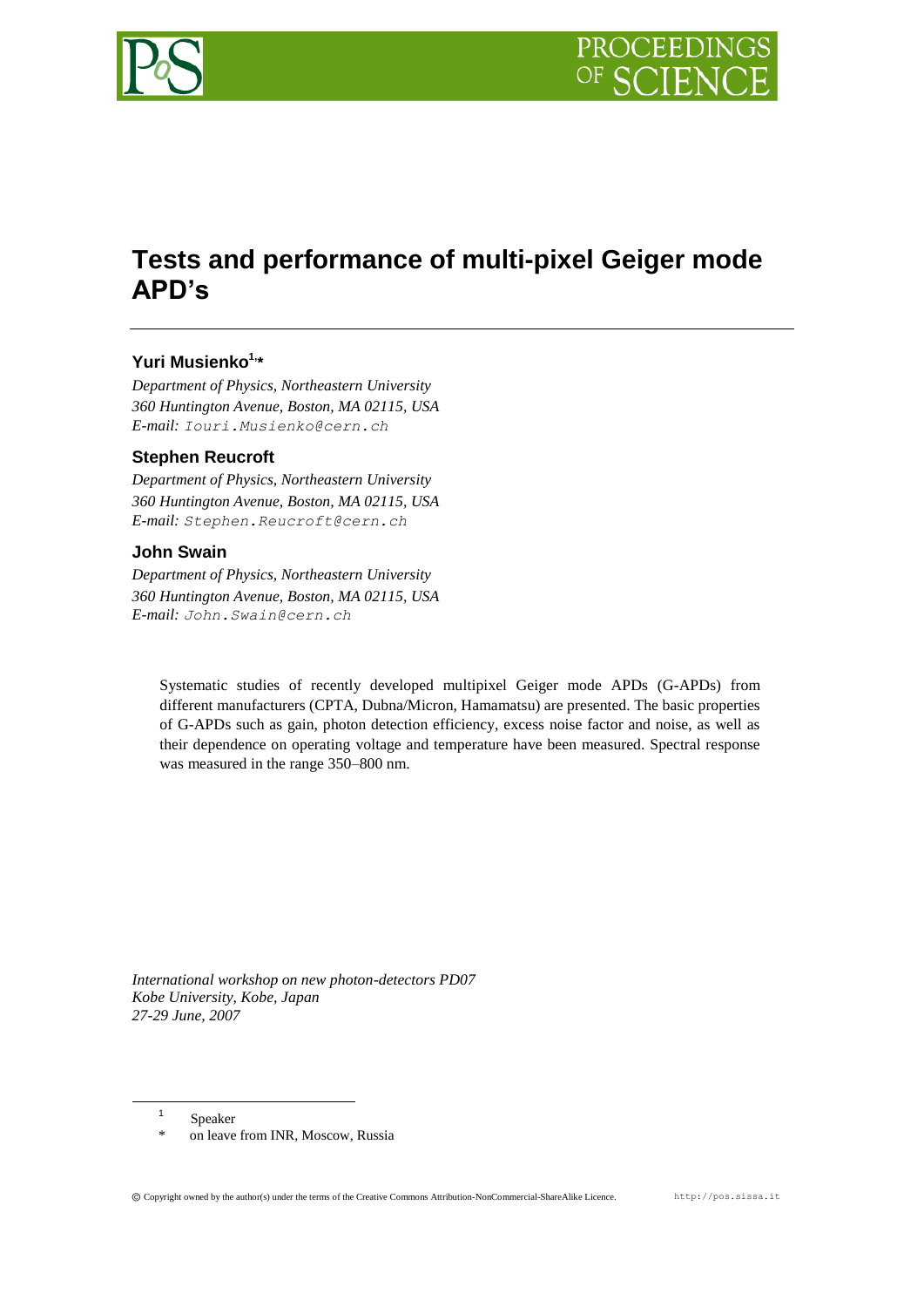### **1. Introduction**

During last decade, several groups announced the development of multi-pixel Geigermode APDs (G-APDs) [1,2,3]. The G-APD parameters (gain, PDE, excess noise factor, timing response) were reported to be similar or even superior to the parameters of PMTs. Recently, new G-APD structures have been developed. Improved performance of these photosensors (especially for detection of blue and UV photons) was reported by different investigators [4,5,6]. These results increased interest in G-APDs from HEP, astroparticle and medical communities

Correct evaluation of the G-APDs parameters and their influence on detector performance became very important. However measurement of these parameters (especially QE) is not an easy task due to the small sensitive area (typically  $1 \text{ mm}^2$ ) and rather high dark count rates at room temperature. In the present work we present systematic studies of new devices from 3 different manufacturers using the methods proposed in paper [7].

## **2. G-APDs studied**

For this paper we have studied the performance of 3 G-APDs which were developed by CPTA(Moscow)/Photonique(Geneva) [8], JINR(Dubna)/Mikron(Moscow) [9] and Hamamatsu Photonics (Japan) [10] (see Table1). The APDs from JINR and CPTA are both based on the  $n^+$  $p-p^+$  structure. The third device (from Hamamatsu) has  $p^+$ -p-  $n^+$  structure. All the G-APDs have 1 mm<sup>2</sup> sensitive area, which is subdivided into 556 (CPTA), 1024 (JINR) and 400 (Hamamatsu) separate pixels respectively. Each of these pixels is quenched by an individual resistor.

|                        |                             |              |                   | # of          | VB [V]     |
|------------------------|-----------------------------|--------------|-------------------|---------------|------------|
| <b>G-APDs</b>          | <b>Producer's reference</b> | Package      | <b>Protection</b> | <i>pixels</i> | $(T=22 C)$ |
| <b>CPTA/Photonique</b> | SSPM 0701BG PCB             | <b>PCB</b>   | No                | 556           | 30.7       |
| Dubna/Mikron           | $pMP-3d-11$                 | <b>TO-18</b> | Epoxy             | 1024          | 39.4       |
| <b>Hamamatsu</b>       | $S10362 - 11 - 050C$        | Ceramic      | Epoxy             | 400           | 68.8       |

**Table 1. Basic properties of the G-APDs studied.**

# **3. The dependences of the G-APDs gain and photon detection efficiency on the bias voltage**

The definitions of basic G-APD parameters (such as photon detection efficiency (PDE), gain and excess noise factor  $(F)$ ) as well as the measurement techniques used in this study are described in detail in our previous paper [7].

The gain and photon detection efficiency (PDE) of the G-APDs were measured using a green (515 nm) LED operated in pulsed mode. The signals from the G-APDs were amplified with a fast transimpedance amplifier (gain~30) and digitized with a LeCroy 2249W ADC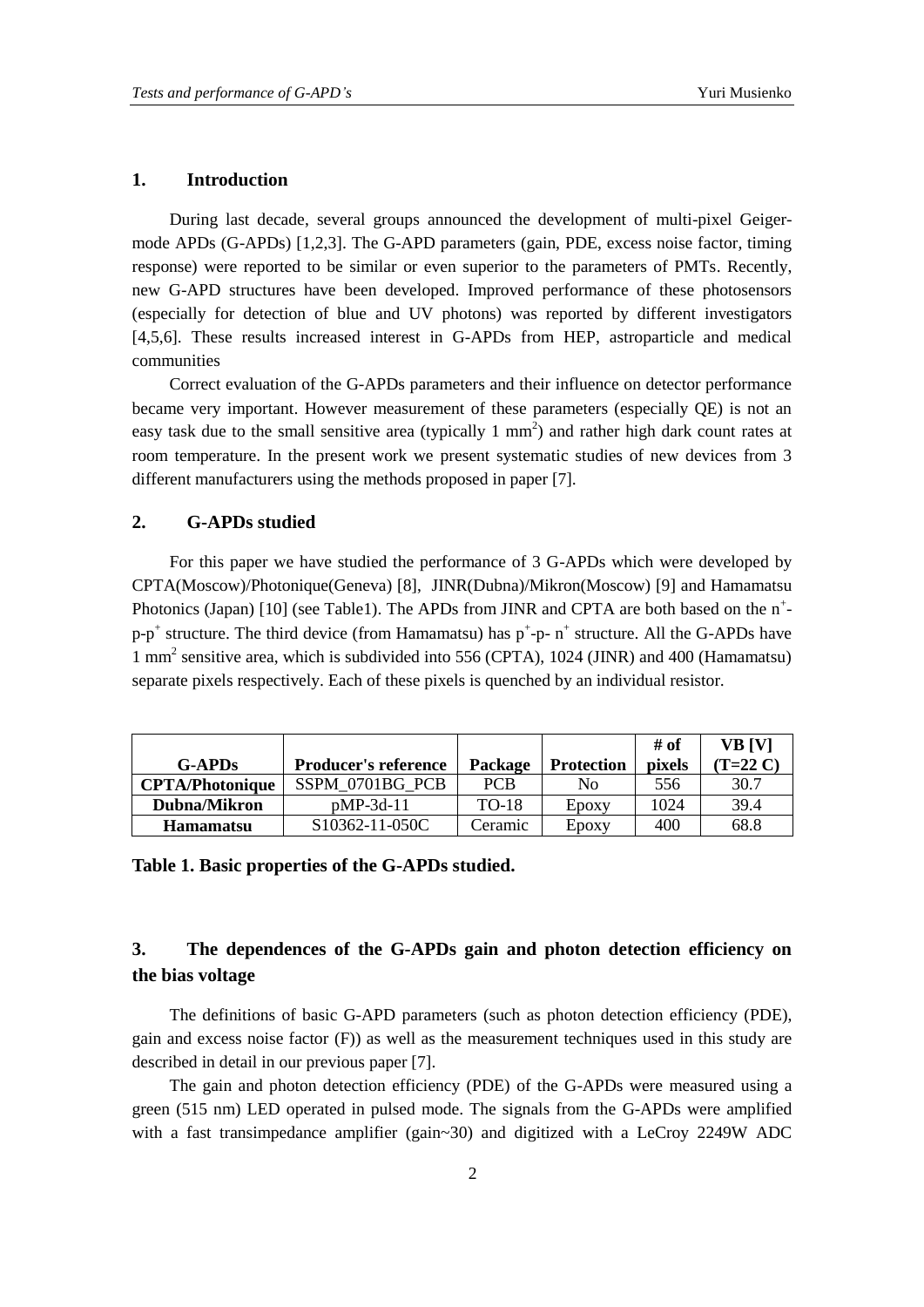(gate=40 ns). The APDs were illuminated with small LED pulses via a 0.5 mm collimator. The number of photons in the LED pulse was measured using a calibrated XP2020 photomultiplier. This allowed the calculation of the G-APD gain and photon detection efficiency (PDE) as a function of voltage using the same measurement points. Fig. 1 shows a typical LED spectrum measured with CPTA G-APD at room temperature (T=22 C).



**Figure 1:** Low light LED amplitude spectrum measured with CPTA G-APD (U=39 V, T=22C).

The measured low light LED amplitude spectra (see, for example, Fig.1) can be compared with the Poisson distribution and the mean,  $N_{pe}$ , can be calculated using the well known property of this distribution:

$$
N_{pe} = -ln(P(0))\tag{1}
$$

Here  $P(0)$  is the probability to observe the "pedestal" events. The average charge  $Q$  measured by the ADC in response to the LED pulse is related to the G-APD gain *MAPD* by:

$$
Q = N_{pe} \times G_{amp} \times M_{APD} \tag{2}
$$

where  $G_{amp}$  is the gain of the amplifier. Equations (1) and (2) allow the calculation of the G-APD gain and photon detection efficiency (PDE) as a function of voltage using the same measurement points. The gain and PDE as a function of voltage of the CPTA, Dubna and Hamamatsu G-APDs (measured using 515 nm LED) are shown in Fig. 2 and Fig. 3.

3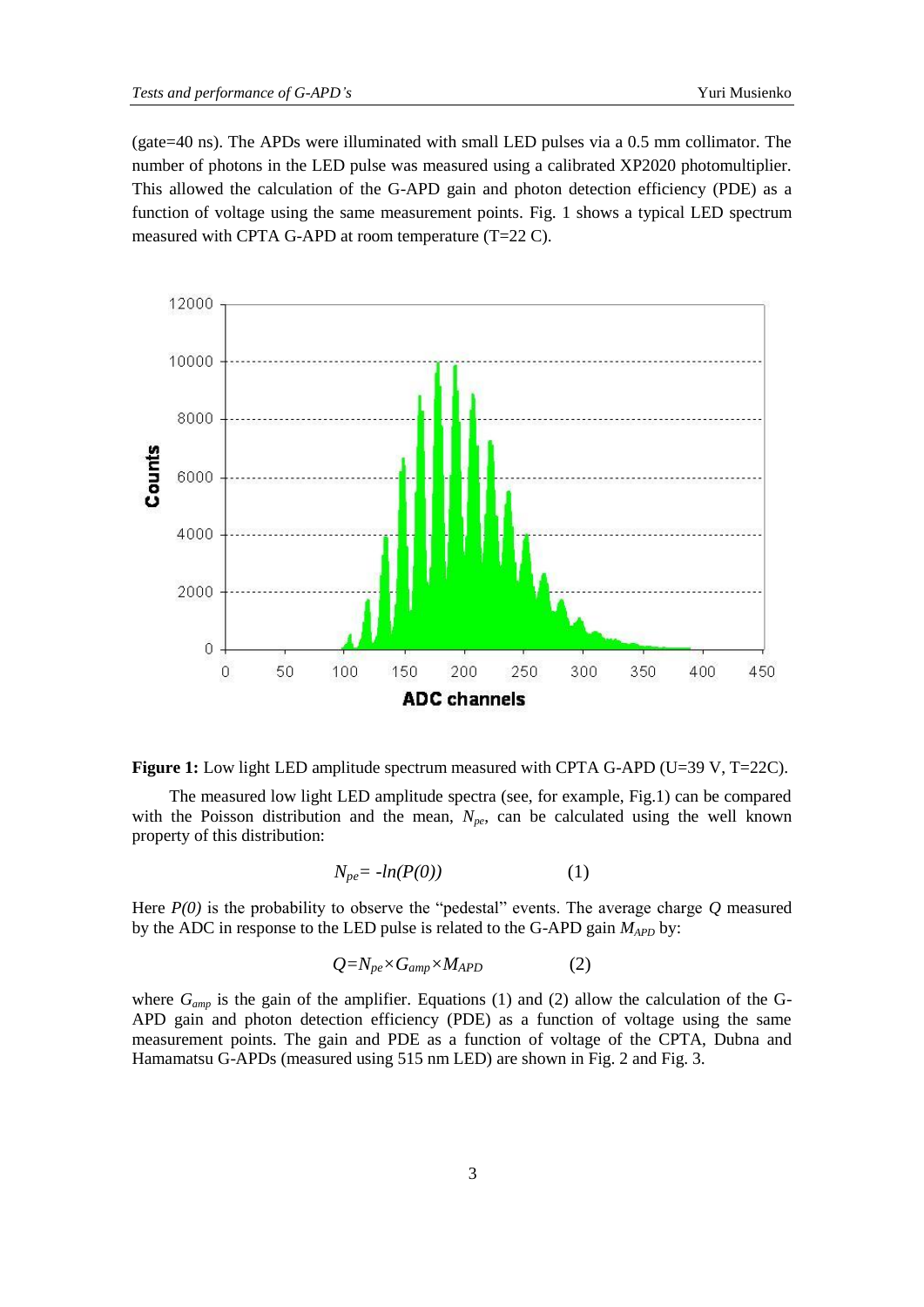

**Figure 2:** Gain as a function of voltage for the G-APDs measured at room temperature.



**Figure 3**: PDE as a function of voltage for the G-APDs measured at room temperature.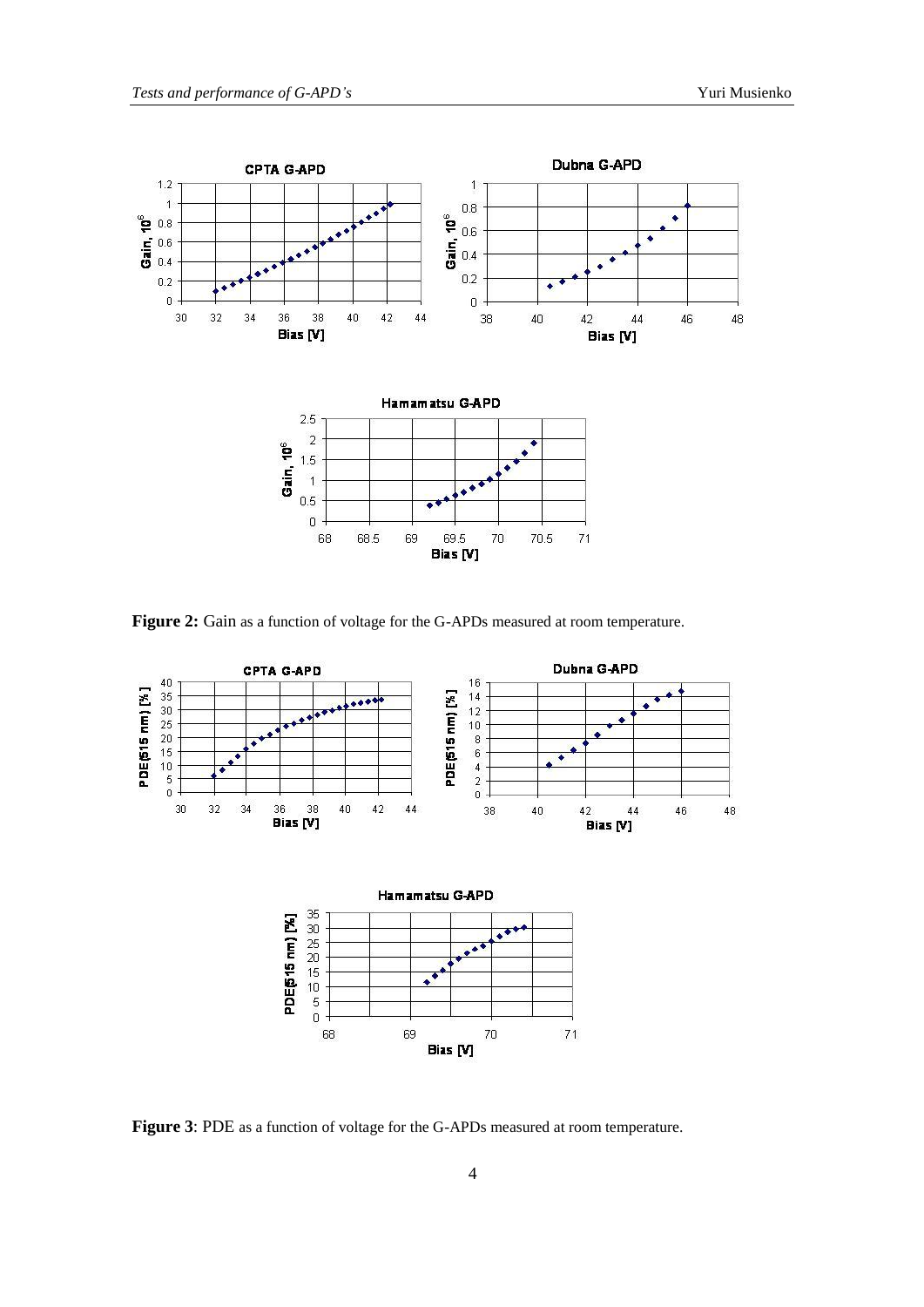spectra and calculated using:

Due to optical cross-talk between the pixels, the multiplication noise of the G-APD is not negligible as one would expect from the very small spread of the charge  $Q_1$  for all the G-APD pixels (this spread is small due to small variations of the breakdown voltage over the 1 mm<sup>2</sup> APD area)<sup>1</sup>. This multiplication noise can be numerically expressed in a similar way as is usually done for PMTs and APDs operated below breakdown, in terms of an "excess noise factor", F. The G-APDs excess noise factor can be measured from the width of single electron

$$
F=1+\frac{\sigma_M^2}{M_{APD}^2} \tag{3}
$$

where  $M_{APD}$  is the G-APD gain and  $\sigma_M^2$  $\frac{2}{M}$  is its variance. Another way (which gives the same result) is to compare the  $N_{pe}$  calculated from equation (1) and from  $N_w$  from the width of the measured spectra (number of measured photoelectrons should be small, or equivalently, *P(0)* should not be very low). This method is easier to use:

$$
F = N_{pe} e^{\prime} N_w \tag{4}
$$



**Figure 4:** Excess noise factor as function of bias for CPTA, Dubna and Hamamatsu G-APDs

1 "Afterpulsing" may also increase the G-APD's excess noise factor

<u>.</u>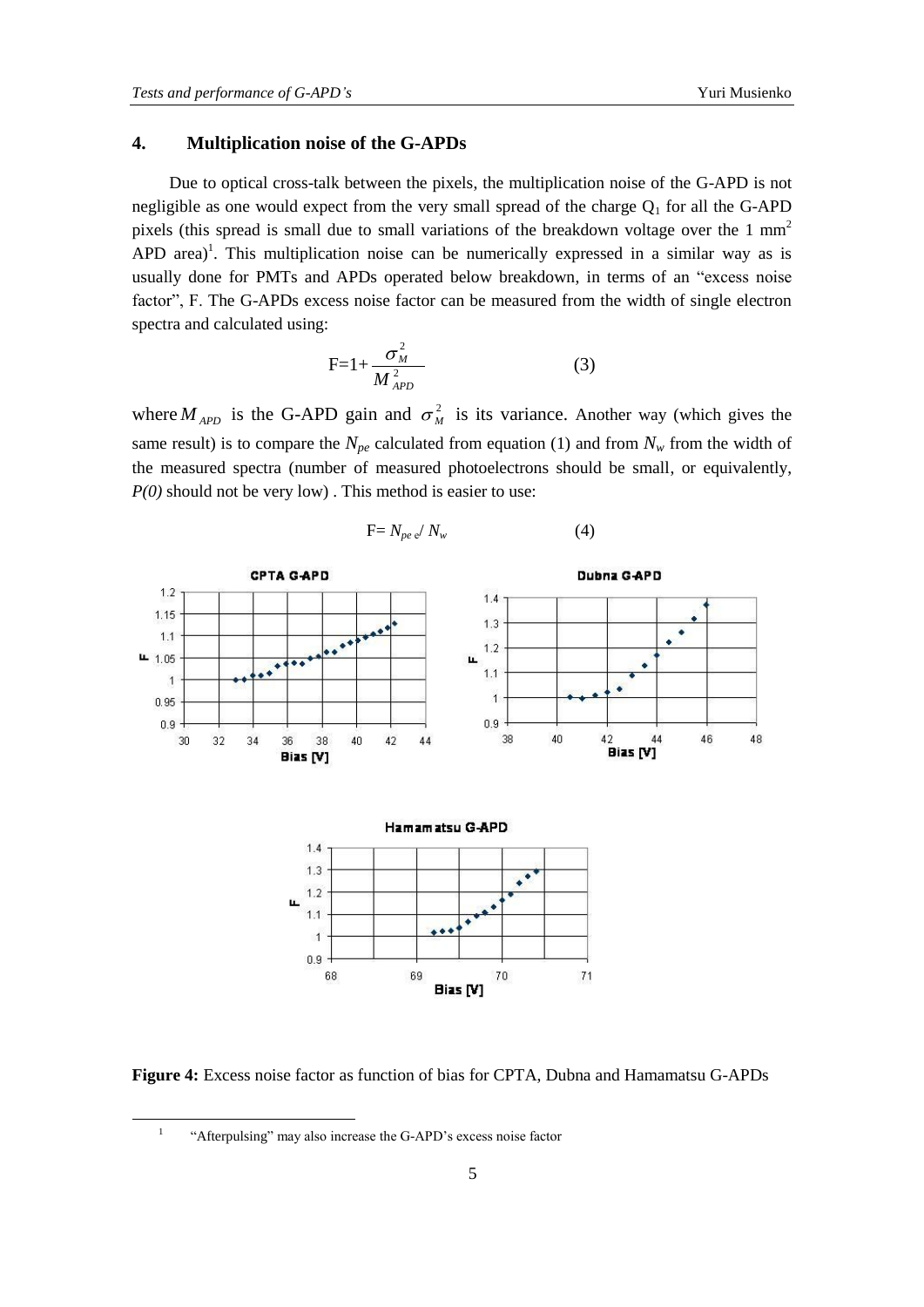Fig.4 shows F as function of bias for CPTA, Dubna and Hamamatsu G-APDs respectively. These results show that at high gains F is significantly different from unity for all 3 devices.

### **5. Dark count rate vs. bias voltage of the G-APDs**

Dark count measurements were performed using a 300 MHz discriminator from Phillips Scientific (model 708). The discriminator threshold was set to the level corresponding to a 0.5 photoelectron G-APD signal. Fig. 5 shows the G-APDs dark count rates measured at room temperature.



**Figure 5:** G-APDs dark count rates measured at room temperature (T=22 °C)

### **6. Voltage and temperature sensitivity of the signals from G-APDs**

G-APD signal stability depends mainly on the stability of the applied bias and the temperature. To describe the dependence of the G-APD response on the bias and temperature one can introduce voltage coefficient as follows (see for example [8]):

$$
k_V(V) = \frac{1}{A} \times \frac{dA}{dV} \times 100\%
$$
 (5)

$$
k_T(V) = \frac{1}{A} \times \frac{dA}{dT} \times 100\% \tag{6}
$$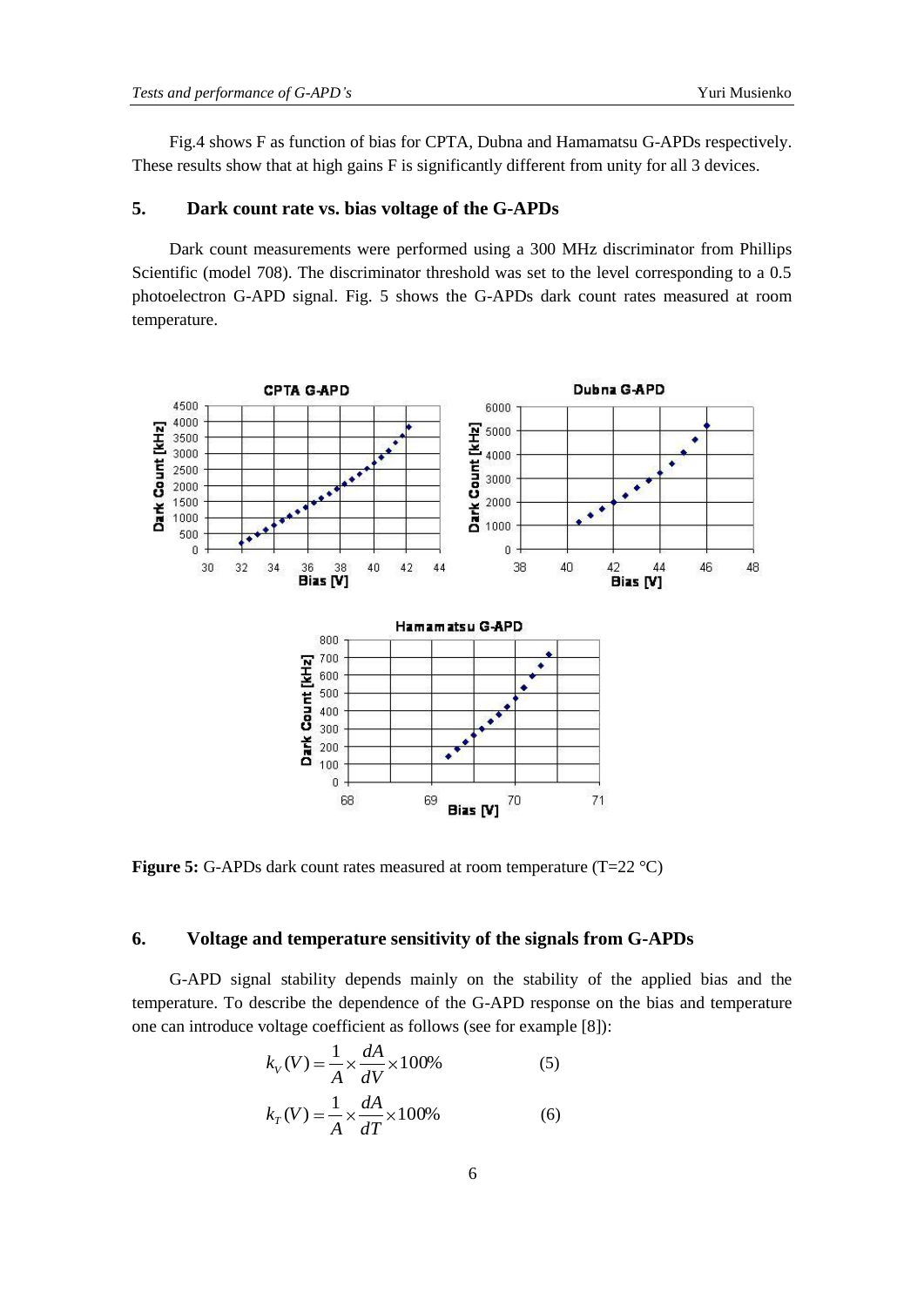Amplitudes of the signals were measured as functions of bias at 2 temperatures ( $T=22$  °C and T=-25 °C). G-APD was placed inside a commercial freezer during these measurements. LED light was transmitted to the APD using quartz optical fiber. Fig. 6 shows the signal amplitudes as a function of the bias voltages for three G-APDs measured at 2 temperatures. From this figure one can see that the signal amplitudes increase for all 3 G-APDs when the temperature decreases. The amplitude curves have similar bias-voltage dependence at these temperatures. The values of breakdown voltages increase with increasing temperature. However the values of this increase are different for the different G-APDs. It was found that 1 °C temperature decrease causes the reduction of the breakdown voltages by 20 mV, 122 mV and 50 mV correspondingly for CPTA/Photonique, Dubna/Micron and Hamamatsu G-APDs. This is probably caused by the difference in the internal structure of these G-APDs.



**Figure 6:** The signal amplitudes as a function of the bias voltages for three G-APDs measured at 2 temperatures

Voltage coefficients of the gain as functions of bias for three G-APDs have been calculated from the amplitude curves measured at room temperature. The results are shown in Fig. 7. Taking into account that amplitude curves have similar bias-voltage dependence at  $T = 22$ °C and T=-25 °C equation 6 can be written as follows: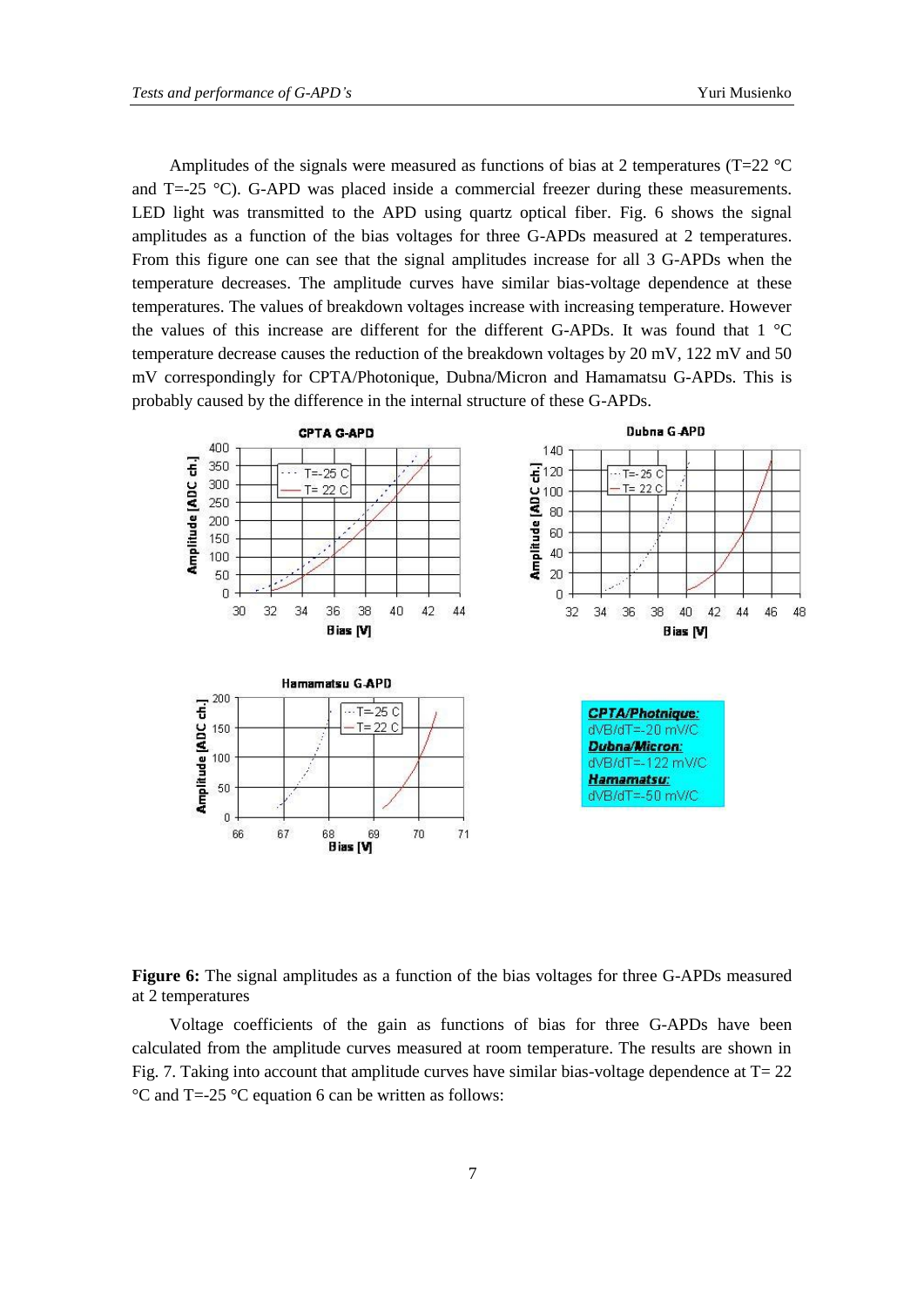$$
k_T(V) = \frac{1}{A} \times \frac{dA}{dT} \times 100\% = \frac{1}{A} \times \frac{dA}{dV} \times \frac{dV}{dT} \times 100\% = k_V \times \frac{dV}{dT}
$$
 (7)

Equation 7 allows calculation of G-APD's temperature coefficients using corresponding values of voltage coefficients and values of *dVB/dT*. Temperature coefficients of 3 G-APDs in dependence on over-voltage (bias voltage minus breakdown voltage) are shown in Fig. 8.



**Figure 7:** Voltage coefficients of 3 G-APDs in dependence on bias voltage (T=22 °C)

8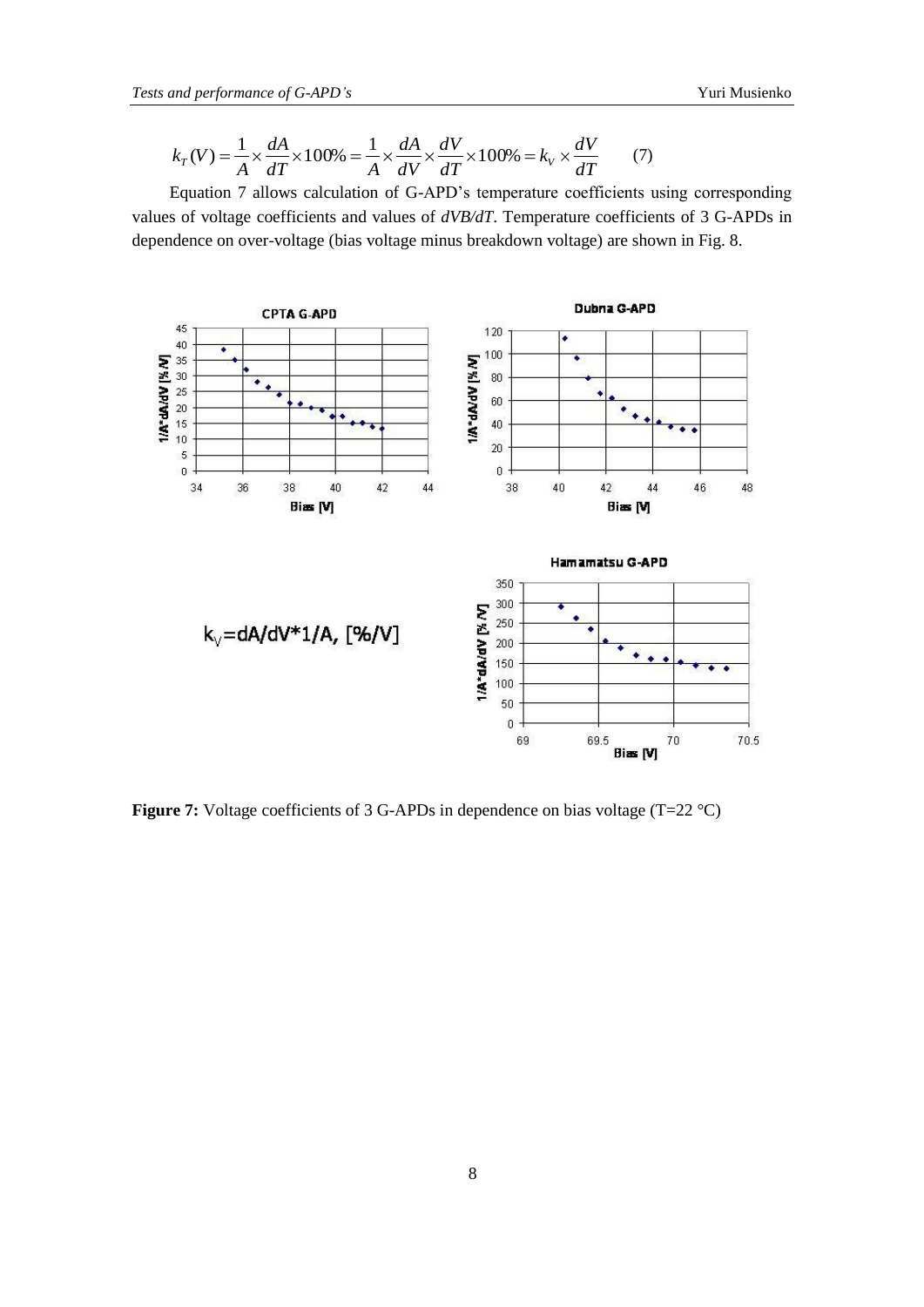

**Figure 8:** Temperature coefficients of 3 G-APDs as functions of over-voltage

### **7. Spectral response of the G-APDs**

For the spectral response measurements an "Optometrics" SDMC1-03 spectrophotometer was used. We also used a calibrated PIN photodiode as a reference. Spectrophotometer light intensity was significantly reduced using gray filters to the level when the maximum current measured with the APD was only ~30% higher than its dark current. This was done to avoid the non-linearity effects caused by high pixel illumination. Photocurrent measured with the APD was compared with the photocurrent measured with the PIN photodiode. In addition the measurements with the LED pulsed light were used for absolute spectral response calibration (at least 2 different LED measurements were done for each APD). Fig. 9 shows the spectral response of the three G-APDs measured at room temperature for highest biases reachable by each G-APD (further increase of the bias voltage caused either high noise or instability of G-APD operation).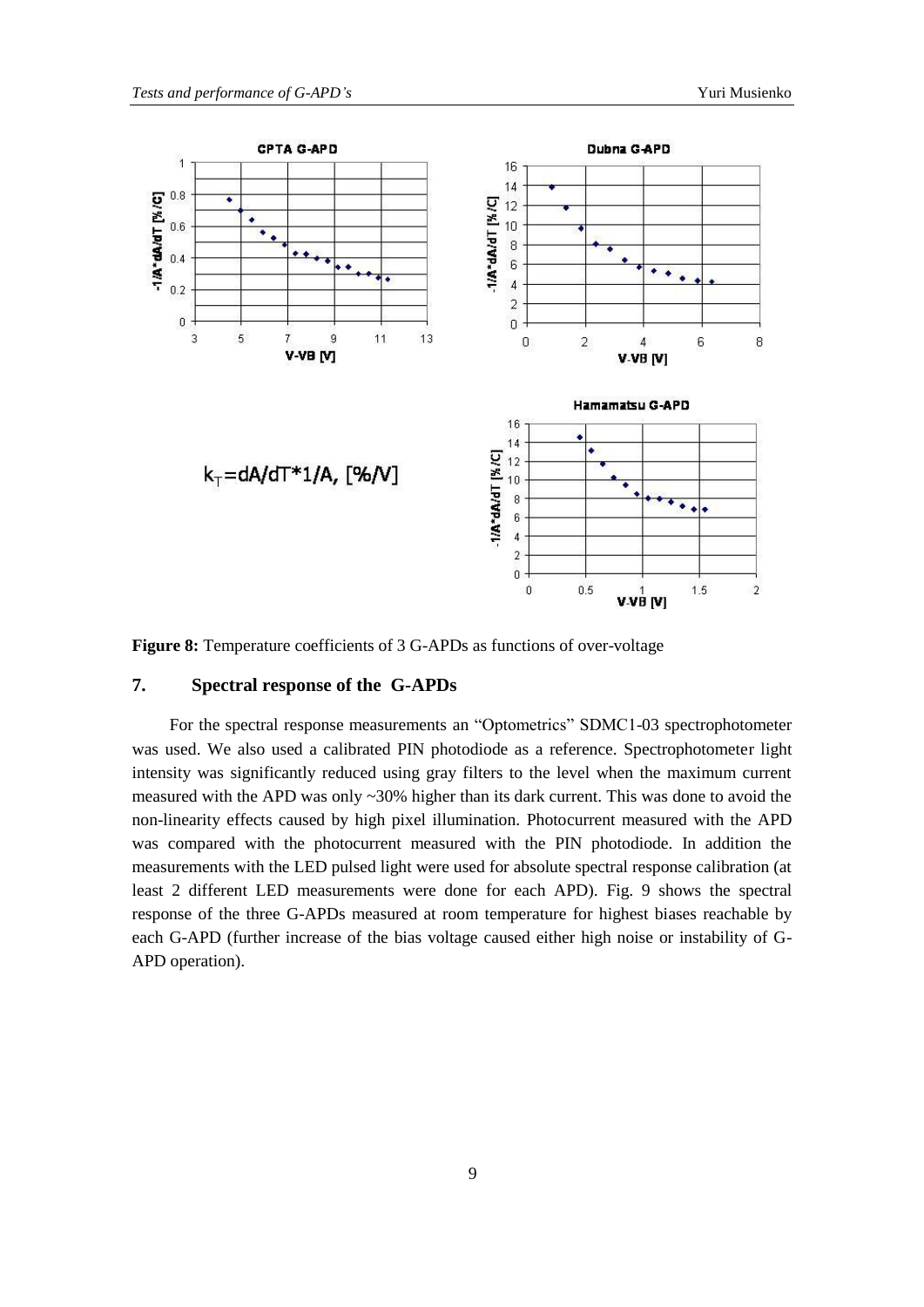

**Figure 9:** Photon detection efficiency as a function of the wavelength of light for 3 G-APDs measured at room temperature.

## **8. Summary**

Recently developed G-APDs from 3 producers were studied in CERN APD Lab using technique developed by our group. Such G-APD parameters as photon detection efficiency, excess noise factor, dark count, gain, voltage coefficient of the gain, temperature coefficient of the gain and their dependence on the bias voltage were measured for 3 G-APDs at room temperature. Spectral responses were measured in the range 350–800 nm.

### **References**

- [1] G. Bondarenko, et al., *Nucl. Instr. and Meth.* A **442** (2000) 187.
- [2] Z. Sadygov, et al., *Nucl. Instr. and Meth. A* **504** (2003) 301.
- [3] P. Buzhan, et al., *Nucl. Instr. and Meth. A* **504** (2003) 48.
- [4] I. Britvitch, et al., *Nucl. Instr. and Meth. A* **567** (2003) 276.
- [5] E. Guschin, et al., *Nucl. Instr. and Meth. A* **567** (2003) 250.
- [6] I. Britvitch, et al., *JINST.* 1 **P**08002.